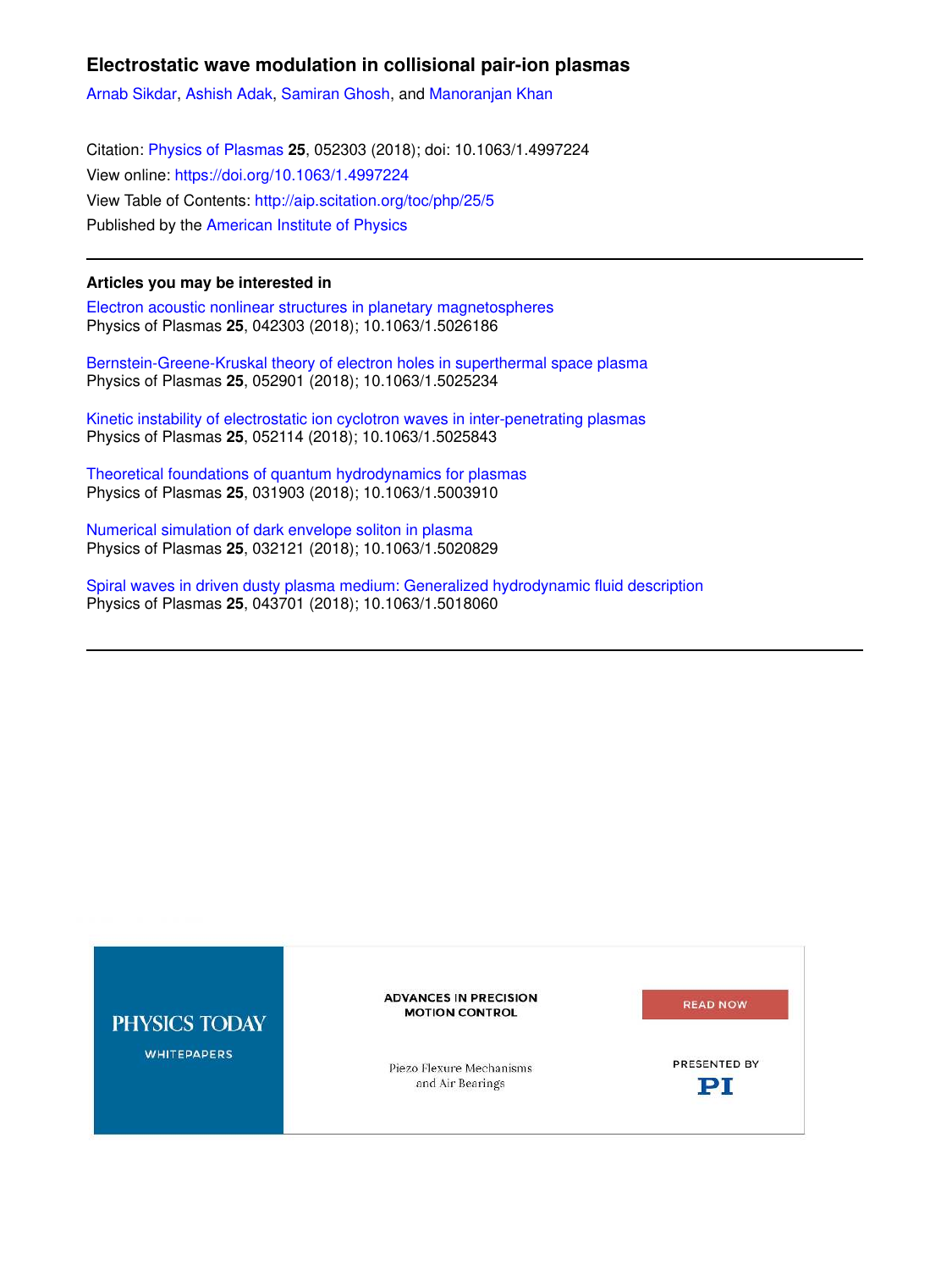

# Electrostatic wave modulation in collisional pair-ion plasmas

Arnab Sikdar,<sup>1,a)</sup> Ashish Adak,<sup>2,b)</sup> Samiran Ghosh,<sup>3,c)</sup> and Manoranjan Khan<sup>2,d)</sup>

<sup>1</sup>*Department of Mathematics, Calcutta Institute of Engineering and Management, 24/1A Chandi Ghosh Road, Kolkata 700040, India*

<sup>2</sup>*Department of Instrumentation Science, Jadavpur University, Kolkata 700032, India* <sup>3</sup>*Department of Applied Mathematics, University of Calcutta, 92, Acharya Prafulla Chandra Road, Kolkata 700009, India*

(Received 22 July 2017; accepted 29 April 2018; published online 15 May 2018)

The effects of ion-neutral collision on the electrostatic wave packets in the absence of the magnetic field in a pair-ion plasma have been investigated. Considering a two-fluid plasma model with the help of the standard perturbation technique, two distinct electrostatic modes have been observed, namely, a low-frequency ion acoustic mode and a high-frequency ion plasma mode. The dynamics of the modulated wave is governed by a damped nonlinear Schrödinger equation. Damping of the soliton occurs due to the ion-neutral collision. The analytical and numerical investigation reveals that the ion acoustic mode is both stable and unstable, which propagates in the form of dark solitons and bright solitons, respectively, whereas the ion plasma mode is unstable, propagating in the form of a bright soliton. Results are discussed in the context of the fullerene pair-ion plasma experiments. *Published by AIP Publishing.* https://doi.org/10.1063/1.4997224

## I. INTRODUCTION

Pair plasmas consisting of positive and negative ions (without electrons) with equal masses have been studied intensively in the last few decades in theory $1-7$  and in experiments. $8-11$  The physics of pair plasmas is completely different from that of the normal electron ion plasmas. Pair plasmas are benefited by the space time symmetry in contrast to the normal electron ion plasmas with a wide mass difference. The symmetry arises due to the same mobility of the charged particles in electromagnetic fields. As a result, varieties of new physical phenomena have been studied in such symmetric pair plasmas. Pair plasmas consisting of electrons and positrons exist in the pulsar magnetosphere, early universe, active galaxy,  $12-15$  and inertial confinement fusion reactor using ultraintense lasers.<sup>16</sup> Although pair plasmas consisting of electrons and positrons can be produced experimentally, it is very difficult to identify the collective modes because of the annihilation time, which is short in comparison to the plasma period. $17$ 

However, in pair-ion plasmas composed of positive and negative ions, larger time scale can be considered. Therefore, no need to worry about the annihilation time in pair-ion plasmas. Such pair ion plasmas have been produced experimentally<sup>18</sup> by using positive and negative fullerene ions  $(C_{60}^{\pm})$  as the ion source. These fullerene ions maintain a typical geometric arrangement containing 60 carbon atoms. This experimental result allows us to analyze new collective modes in pair-ion plasmas in a controlled situation. There is a huge prospect of usefulness of such types of pair-ion plasmas in nanotechnology and for the synthesis of dimers directly from carbon allotropes.<sup>19</sup>

In experiments, three types of electrostatic collective modes were observed in such pair ion plasmas: $20-23$  (a) lowfrequency ion acoustic wave (IAW), (b) high-frequency ion plasma wave (IPW), and (c) intermediate-frequency wave (IFW). The frequency of IFW lies between the frequency of IAW and IPW. Theoretical studies of linear electrostatic and electromagnetic modes in pair plasmas have been carried out taking the kinetic<sup>24</sup> or the fluid dynamical model.<sup>25–27</sup> In fullerene pair-ion plasmas, when negative  $C_{60}^-$  ions collide with positive  $C_{60}^+$  ions and/or neutral fullerene, dimers  $C_{60}$ ,  $C_{120}$ and  $C_{121}$  may be produced as a collisional product.<sup>28,29</sup> These dimers have acquired an interest from the standpoint of applications to nanoscale magnetic materials,  $30$  nanotechnology, and fusion plasmas.<sup>29</sup>

Recently, the effects of collisions with neutrals on propagation dynamics of linear electrostatic modes in pair-ion plasmas have been extensively investigated in the presence of a uniform external magnetic field. $27$  In such a system, nonlinearity acts into play when wave amplitude becomes large. An intrinsic character of the nonlinear wave is the selfinteractions. These self-interactions introduce self-focusing effects (modulational instability). In the absence of collisions, the wave modulation characteristics of electrostatic modes have already been investigated in pair-ion plasmas. $4,31$  These investigations motivate us to investigate the nonlinear electrostatic wave modulations in one-spatial dimension in a pairion plasma in the presence of ion-neutral collision.

To study the nonlinear propagation of electrostatic modes, we have taken the two fluid equations to describe the model for two ion species and employed the standard reductive perturbation technique (RPT). Two distinct modes are derived the same as the experimental observation, namely, ion acoustic wave  $\omega_1^2 = C_s^2 k^2$  (here,  $\omega_1, k$ , and  $C_s$  denote the frequency, wave number, and ion acoustic speed, respectively) and a ion plasma wave  $\omega_2^2 = 2\omega_p^2 + C_s^2 k^2$  with a cutoff frequency  $\omega_2(k=0) = \sqrt{2\omega_p}$  (here,  $\omega_p$  is the characteristic plasma

a)arnabs.ju@gmail.com

b)ashish\_adak@yahoo.com

c)sran\_g@yahoo.com

d)mkhan.ju@gmail.com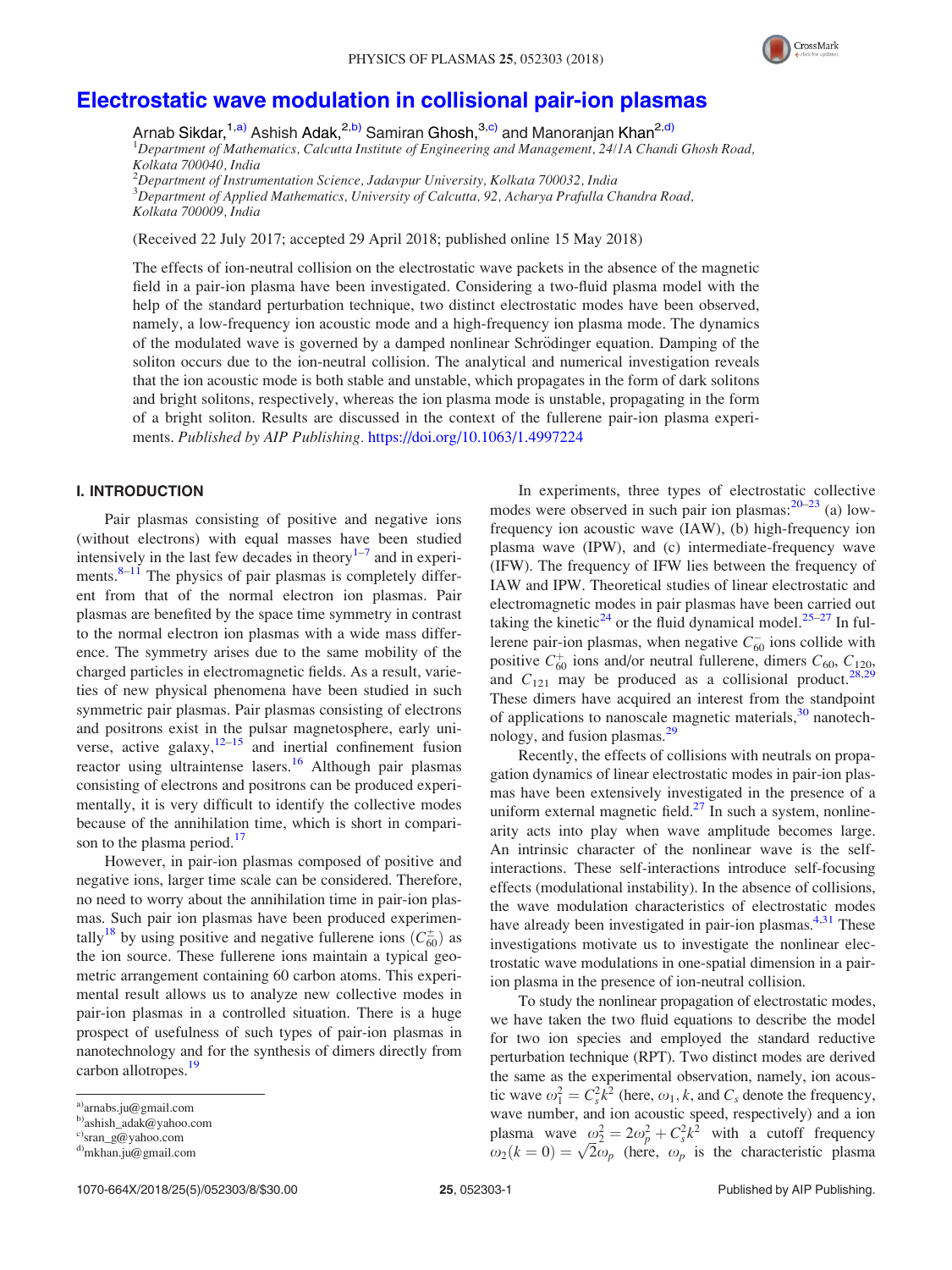frequency, common for both positive and negative ions). Finally, with the help of RPT, we have derived a dissipative (here damped) nonlinear Schrödinger equation (NLSE). Damping arises due to the ion-neutral collision. After solving this damped NLSE numerically and analytically, we have obtained bright solitons and dark solitons. Also, we have observed that the damping causes the soliton (bright and dark) amplitude to decay with time.

The outline of this paper is as follows: in Sec. II, we demonstrate the complete set of two fluid equations to describe the model. In Sec.  $III$ , we derive the damped NLSE using RPT. In Sec. IV, we discuss the effect of ion-neutral collision on modulational instability. In Sec. V, we elaborately discuss about the soliton solutions and the collisional effects on these solutions. Finally, the results are summarized in Sec. VI.

## II. PHYSICAL ASSUMPTIONS AND BASIC EQUATIONS

We have considered a homogeneous unbounded and unmagnetized pair-ion plasma system. The plasma constituents are positive and negative fullerene ions  $(C_{60}^+$  and  $C_{60}^$ without electrons. As per the experimental observations,<sup>20–</sup> we have considered pair-ion plasmas with equal mass  $m_+$  $m = m_{-} = m$ (say) [where  $m_{+}$  is the positive (negative) ion mass] but slightly different [range of  $(0.3 - 0.5)$ eV] in temperature  $T_+ \neq T_-$  [where  $T_{\pm}$  is the positive (negative) ion temperature]. We have assumed that the plasma is in the equilibrium state at  $-\infty$ , where electrostatic potential  $\phi = 0$ , positive ion number density  $n_+ = n_{+0}$ , and negative ion number density  $n_ - = n_{-0}$ . The plasma is overall quasi-neutral, and we have assumed that the ions are singly charged, and so, in equilibrium, the quasineutrality condition is satisfied, i.e.,  $n_{+0} = n_{-0} = n_0$  (say).

Before going to the details of the physical model, we have introduced a new temperature variable  $T = (T_{+} + T_{-})/2$ . We have taken an explicit density dependence of the pressure in the form  $p_{\pm} = Cn_{\pm}^{\hat{\gamma}}$ , where  $\gamma$  is the ratio of the two specific heats and C is a constant. As  $\gamma = (f + 2)/f$ , where *f* is the number of degrees of freedom, in one dimensional cases, we have considered  $\gamma = 3$  for one degree of freedom. In a weakly ionized pair-ion plasma, ions (positive and negative) suffer collisions with neutrals and with themselves. In a pair-ion (with equal mass and different temperatures) plasma, the positive (negative) ion-neutral collision frequency  $(\nu_{\pm n})$  can be estimated $32$  as

$$
\nu_{\pm n} = n_n \sigma_{\pm n} \sqrt{\frac{k_B T_{\pm}}{m}} \,\mathrm{s}^{-1},\tag{1}
$$

where  $n_n$  is the neutral density and  $\sigma_{\pm n} \sim 5 \times 10^{-15}$  cm<sup>2</sup> is the scattering cross section. The positive ion-negative ion collision frequency  $(\nu_{\pm}^c)$  can be estimated<sup>32</sup> as

$$
\nu_{\pm}^{c} = 1.8 \times 10^{-19} \left[ \frac{n_0 e^4 \ln \Lambda}{\sqrt{m} T_{\pm}^{3/2}} \right] s^{-1}, \tag{2}
$$

where  $\ln \Lambda \sim (10 - 20)$  is the Coulomb Logarithm. Experimental observations<sup>18,20–23</sup> reveal that in equal mass pair-ion plasmas, the temperature of positive and negative

ions is slightly different [range of  $(0.3 - 0.5)$ eV] due to the different charging processes. Numerical estimations show that within the observed temperature range,  $\nu_{\pm n} \gg \nu_{\pm}^c$ , and therefore, we consider only the ion-neutral collisions.

We have taken all dependent variables as functions of coordinate variable *x* and time variable *t*. Therefore, the normalized two-fluid equations for the pair-ion plasmas with ion-neutral collision are as follows:

$$
\frac{\partial n_{\pm}}{\partial t} + \frac{\partial}{\partial x}(n_{\pm}u_{\pm}) = 0, \tag{3}
$$

$$
\frac{\partial u_{\pm}}{\partial t} + u_{\pm} \frac{\partial u_{\pm}}{\partial x} = \mp \frac{\partial \phi}{\partial x} - \sigma_{\pm} n_{\pm} \frac{\partial n_{\pm}}{\partial x} - \tilde{\nu}_{\pm n} u_{\pm}, \quad (4)
$$

$$
\frac{\partial^2 \phi}{\partial x^2} = n_- - n_+, \tag{5}
$$

where the physical parameters  $\sigma_{\pm} = T_{\pm}/T$  and  $\tilde{\nu}_{\pm n} = \nu_{\pm n}/T$  $\omega_p$ . The space and time coordinates are normalized by the plasma Debye length  $(\lambda_D)$  and the inverse of plasma frequency  $(\omega_p)$ , respectively. The variable number density  $(n)$ , electrostatic potential  $(\phi)$ , and velocity  $(u_{\pm})$  of ions are normalized by  $n_0$ ,  $T/e$ , and acoustic speed  $(C_s)$ , respectively. The plasma parameters are the Debye length  $\lambda_D = (\epsilon_0 \gamma T / T)$  $(n_0e^2)^{1/2}$  and plasma frequency  $\omega_p = (n_0e^2/\epsilon_0m)^{1/2}$ , where  $\epsilon_0$  is the permittivity in free space. This defines the acoustic speed  $C_s (= \omega_p \lambda_D) = (\gamma T/m)^{1/2}$ .

## III. NONLINEAR EVOLUTION EQUATIONS

In order to analyze the propagation characteristics of nonlinear modulated waves in a pair-ion plasma from the basic model, Eqs.  $(1)$ – $(3)$ , we introduce the following slow space and time scales to observe the slow variation of modulated wave amplitude: $33$ 

$$
\xi = \epsilon(x - \lambda t), \quad \tau = \epsilon^2 t,\tag{6}
$$

where  $\lambda$  is the group velocity of the propagated wave to be determined later by the compatibility condition and  $\epsilon$  is a small real parameter that characterizes the strength of nonlinearity. We expand all the physical quantities  $n_{\pm}$ ,  $u_{\pm}$ , and  $\phi$ in powers of  $\epsilon$  in the following way:

$$
A_l = A_0 + \sum_{n=1}^{\infty} \epsilon^n \sum_{l=-\infty}^{\infty} A_l^{(n)}(\xi, \tau) \exp\left( il(kx - \omega t)\right).
$$
 (7)

The reality condition for all physical quantities is  $A_{-l}^{(n)}$  $A_l^{(n)}$ <sup>\*</sup>; the superscript star denotes the complex conjugates and  $A_l^{(n)}$  stands for  $n_{\pm,l}^{(n)}$ ,  $u_{\pm,l}^{(n)}$ , and  $\phi$ .

Note that in equal mass pair-ion plasmas, the collective modes of IAWs in the presence of collisions are not yet observed in any experiment. Therefore, to incorporate the ion-neutral collisional effects in the nonlinear regime, we consider ( $\nu_{\pm n}/\omega_p \ll 1$ ), i.e., since we assumed that the ionneutral collision frequency is much smaller than the plasma frequency. Thus, for consistency (between the assumption and perturbation), we consider the following scaling: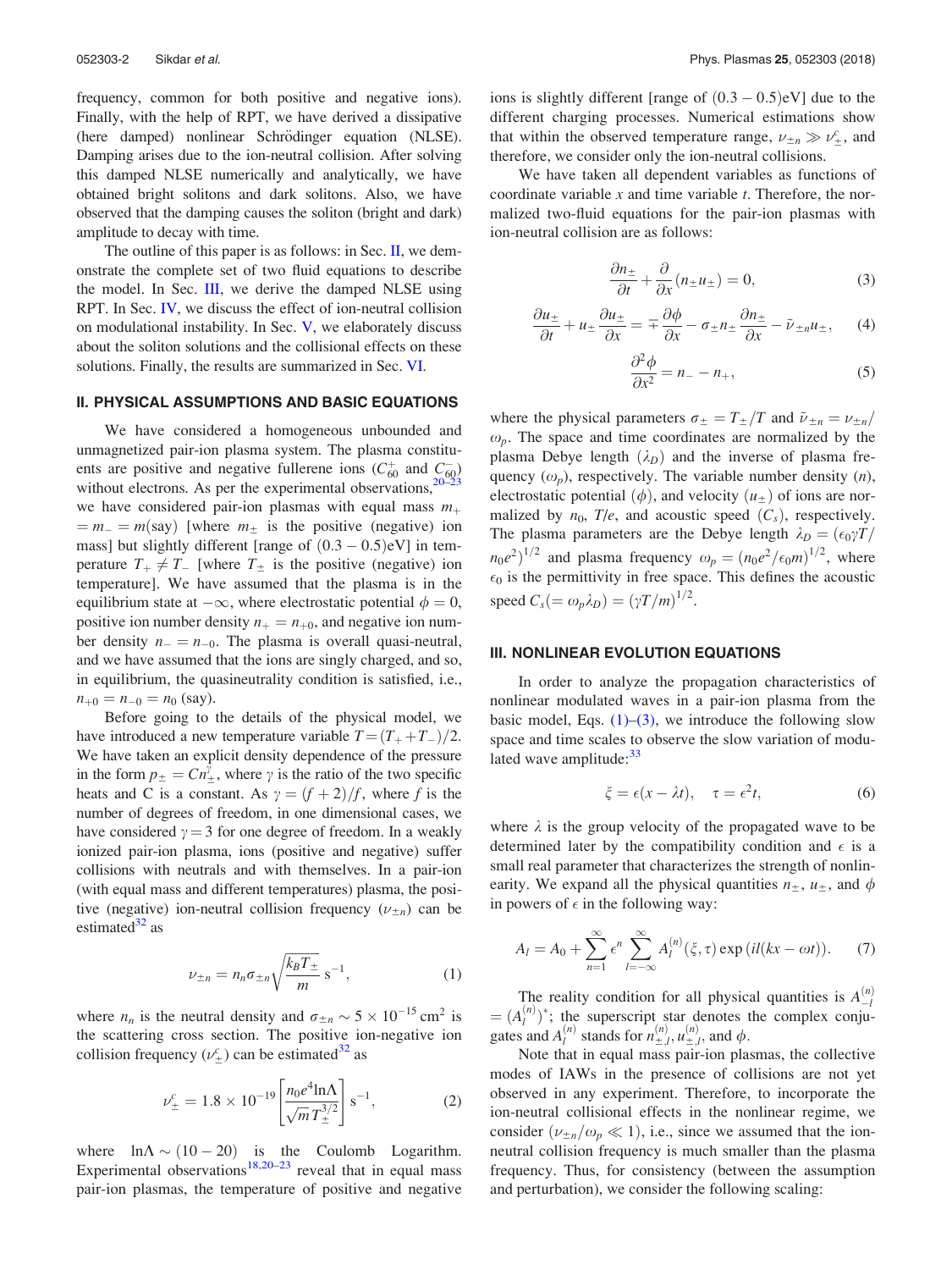$$
\tilde{\nu}_{\pm n} \equiv \frac{\nu_{\pm n}}{\omega_p} = \nu_{\pm} \epsilon^2, \tag{8}
$$

where  $\nu_{\pm}$  is the proportionality constant which defines the normalized ion-neutral collision frequencies for positive and negative ions.

Now, to obtain the *n*th-order reduced equations  $(B1)$ – $(B3)$  (details are given in Appendix B), we substitute the stretched variables  $[Eq. (4)]$ , the expansion of the physical quantities [Eq.  $(5)$ ], and the scaling [Eq.  $(6)$ ] into the normalized Eqs. (1)–(3). For the first order  $(n = 1)$ , first harmonics  $(l = 1)$ , we obtain the following set of equations:

$$
u_{\pm,1}^{(1)} = \frac{\omega}{k} n_{\pm,1}^{(1)},\tag{9}
$$

$$
-\omega u_{\pm,1}^{(1)} = \pm k \phi_1^{(1)} - \sigma_{\pm} k n_{\pm,1}^{(1)}, \qquad (10)
$$

$$
-k^2 \phi_1^{(1)} = n_{-,1}^{(1)} - n_{+,1}^{(1)}.
$$
 (11)

This system of equations determines the dispersion relation

$$
\frac{1}{(\sigma_+ k^2 - \omega^2)} + \frac{1}{(\sigma_- k^2 - \omega^2)} + 1 = 0,
$$
 (12)

of electrostatic wave in a pair-ion plasma. Solving this dispersion relation, we get two distinct modes of electrostatic wave in terms of frequency square  $(\omega^2)$ , which is defined as

$$
\omega^2 = 1 + k^2 \pm \sqrt{1 + (1 - \sigma_+ \sigma_-)k^4}.
$$
 (13)

When the wave number k is very small, these modes behave as

$$
\omega^2 \cong k^2,\tag{14}
$$

and

$$
\omega^2 \cong 2 + k^2. \tag{15}
$$

In dimensional form, we obtain the two modes as observed by experiment,<sup>18</sup> namely, low frequency ion acoustic wave (lower mode)  $\omega^2 = C_s^2 k^2$  and high frequency ion plasma wave (upper mode)  $\omega^2 = 2\omega_p^2 + C_s^2 k^2$ . The graphical representation of Eq. (13) with plasma parameters  $T_+ = 0.5 \text{ eV}$ and  $T_{-} = 0.9 \text{ eV}$  is depicted in Fig. 1. The curves in this figure are in qualitative agreement with the modes observed in experiments.

The third mode in pair-ion plasmas, i.e., intermediatefrequency wave (IFW), which is observed in experiment,  $18$ cannot be obtained in theory in the present studies. IFW has a strange feature that its group velocity is negative and phase velocity is positive, i.e., the mode is like a backward mode. However, Vranjes *et al.*<sup>27</sup> have studied a backward mode in pair-ion plasmas with electron impurities. They have shown that the electron plasma mode may become a backward mode in the presence of a density gradient.

In the second order  $(n = 2)$ , first harmonics  $(l = 1)$ , we obtain the following relations in the matrix form:



FIG. 1. Numerical solution of Eq. (13) for temperatures  $T_+ = 0.5 \text{ eV}$  and  $T_{-} = 0.9$  eV. In this figure, the blue line denotes the ion acoustic wave (lower mode) and the dotted red line denotes the ion plasma wave (upper mode).

$$
\left[n_{\pm,1}^{(2)}, u_{\pm,1}^{(2)}\right]^T = \pm i(k\lambda - \omega) \times \left[\frac{2\omega k}{\left(\sigma_{\pm}k^2 - \omega^2\right)^2}, \frac{\left(\sigma_{\pm}k^2 + \omega^2\right)}{\left(\sigma_{\pm}k^2 - \omega^2\right)^2}\right]^T \frac{\partial \phi_1^{(1)}}{\partial \xi} \mp \left[\frac{k^2}{\left(\sigma_{\pm}k^2 - \omega^2\right)}, \frac{wk}{\left(\sigma_{\pm}k^2 - \omega^2\right)}\right]^T \phi_1^{(2)},
$$
\n(16)

where the superscript T represents the transpose of the matrix. We also deduce the following group velocity term by the compatibility condition:

$$
\lambda = \frac{\partial \omega}{\partial k} = \frac{\omega}{k} - \frac{1}{\omega k \left[ \frac{1}{\left(\sigma + k^2 - \omega^2\right)^2} + \frac{1}{\left(\sigma - k^2 - \omega^2\right)^2} \right]}.
$$
 (17)

For next order  $(n = 2)$ , we obtain the second-harmonic modes  $(1 = 2)$  in terms of  $\phi_1^{(1)2}$ 

$$
\begin{bmatrix} \phi_2^{(2)}, & n_{+,2}^{(2)}, & u_{+,2}^{(2)}, & n_{-,2}^{(2)}, & u_{-,2}^{(2)} \end{bmatrix}^T
$$
  
= 
$$
\begin{bmatrix} A, & B, & C, & D, & E \end{bmatrix}^T \phi_1^{(1)2}.
$$
 (18)

The expressions for  $A, B, C, D, E$  are given in Appendix A [see Eqs.  $(A1)$ – $(A5)$ ]. The second order zeroth-harmonic modes  $(n=2 \text{ and } 3; 1=0)$  that appear due to the self-interaction of the modulated carrier wave are obtained by the following relations:

$$
\begin{bmatrix} \phi_0^{(2)}, & n_{+,0}^{(2)}, & u_{+,0}^{(2)}, & n_{-,0}^{(2)}, & u_{-,0}^{(2)} \end{bmatrix}^T = \begin{bmatrix} A_1, & B_1, & C_1, & B_1, & D_1 \end{bmatrix}^T |\phi_1^{(1)}|^2.
$$
 (19)

The expressions for  $A_1, B_1, C_1, D_1$  are given in Appendix A [see Eqs.  $(A6)$ – $(A9)$ ]. Finally, in third order first-harmonic modes (n = 3, 1 = 1), the coefficient of  $\phi_1^{(3)}$  is zero by the dispersion relation, and the following nonlinear Schrödinger equation (NLSE) for  $\phi_1^{(1)}[ = \psi]$  is obtained:

$$
i\frac{\partial \psi}{\partial \tau} + P \frac{\partial^2 \psi}{\partial \xi^2} + Q|\psi|^2 \psi + i\Gamma_c \psi = 0, \qquad (20)
$$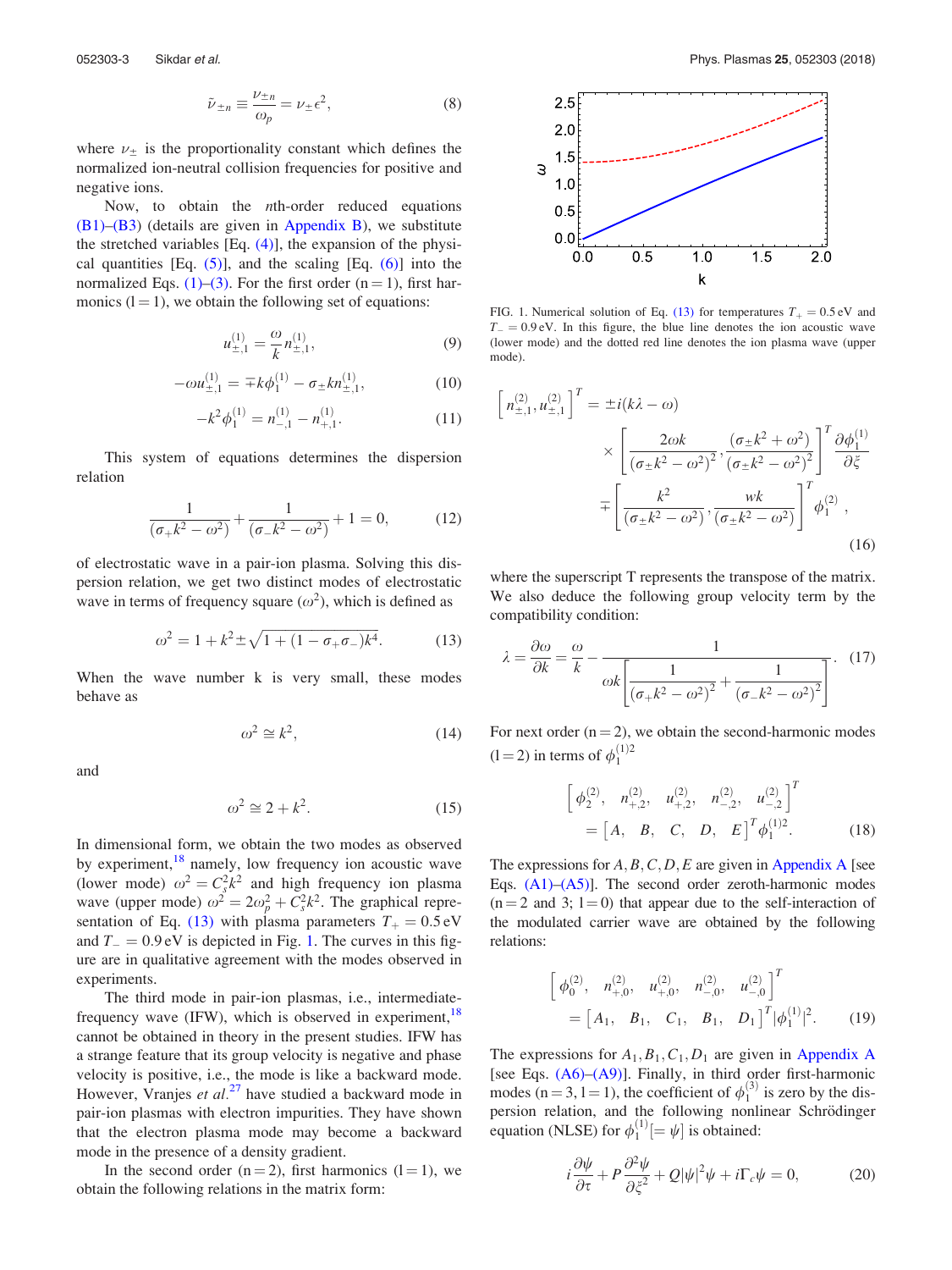

FIG. 2. Numerical solution of the variations of group dispersion coefficient *P* with respect to k derived from IAW (left figure) and IPW (right figure). The plasma parameters are (a)  $T_+/T_- = 1.5$  and (b)  $T_+/T_- = 0.6$ .

with a dissipative term  $\Gamma_c$ . The coefficient P in the NLSE known as the group dispersion coefficient is related to the curvature of the dispersion relation  $\omega(k)$  [Eq. (12)], and Q is related to the nonlinear frequency shift. For the high frequency ion plasmas wave, P and Q are always positive depending on the wave numbers  $k$  (Figs. 2 and 3). However, P is always negative and Q is both positive and negative for the low frequency ion acoustic wave depending on the wave numbers k (Figs. 2 and 3). The dissipative term

$$
\Gamma_c = \frac{1}{2} \left( \frac{1}{\left(\sigma_+ k^2 - \omega^2\right)^2} + \frac{1}{\left(\sigma_- k^2 - \omega^2\right)^2} \right)^{-1} \times \left( \frac{\nu_+}{\left(\sigma_+ k^2 - \omega^2\right)^2} + \frac{\nu_-}{\left(\sigma_- k^2 - \omega^2\right)^2} \right),\tag{21}
$$

is always positive for all wave numbers k (Fig. 4), which depends on the collision of ions with neutral particles. So, this dissipation term yields damping of the wave. We observe that from the expression of  $\Gamma_c$ , if the collision frequency  $\nu_{\pm n}$ is zero, i.e., both  $\nu_+$  and  $\nu_-$  are zero, then, the dissipative term  $\Gamma_c$  vanishes. Thus, for the collisionless system ( $\Gamma_c = 0$ ), we can only get the NLSE without the dissipation term which generates a modulated wave with constant amplitude. On the other hand, for the collisional system ( $\Gamma_c \neq 0$ ), we can get a damped NLSE, yielding a damped modulated wave whose amplitude decays with time.

## IV. EFFECTS OF ION-NEUTRAL COLLISIONS ON MODULATION INSTABILITY

By assuming the fact that the neutral atoms collide with ions induces dissipation, the amplitude evolution equation (20) possesses the following plane-wave solution:

$$
\psi = \psi_0(\tau) \exp\left[-i \int_0^{\tau} \Delta(\tau') d\tau'\right],\tag{22}
$$



FIG. 3. Numerical solution of the variations of nonlinear coefficient *Q* with respect to k derived from IAW (left figure) and IPW (right figure). The plasma parameters are the same as Fig. 2.



FIG. 4. Numerical solution of the variations of  $\Gamma_c$  with respect to k derived from IAW (left figure) and IPW (right figure). The plasma parameters are (a)  $T_{+}/T_{-} = 1.5$ ,  $\nu_{+} = 0.01$ , and  $\nu_{-} = 0.02$  and (b)  $T_{+}/T_{-} = 0.6$ ,  $\nu_{+} = 0.01$ , and  $\nu = 0.02$ .

where  $\psi_0(\tau)$  and  $\Delta(\tau)$  are the amplitude of the pump carrier wave and the nonlinear frequency shift in the presence of dissipation, respectively. We have substituted this plane-wave solution in Eq. (20) and got the following two equations:

$$
\frac{d\psi_0}{d\tau} + \Gamma_c \psi_0 = 0 \Rightarrow \psi_0(\tau) = \psi_{00} \exp[-\Gamma_c \tau],\tag{23}
$$

and

$$
\Delta(\tau) = -Q|\psi_0(\tau)|^2 = -Q|\psi_{00}|^2 \exp[-2\Gamma_c \tau],\qquad(24)
$$

where  $\psi_{00}$  is a real constant. Also, we have observed that  $\psi_0(\tau) \to 0$  as  $\tau \to \infty$  implies that  $\psi_0$  is stable. For stability analysis, we consider the perturbation about this stable solution in the following standard procedure:

$$
\psi = \left[ \psi_0(\tau) + \tilde{\psi}(\xi, \tau) \right] \exp\left( -i \int_0^{\tau} \Delta(\tau') d\tau' \right), \tag{25}
$$

where  $\tilde{\psi}(|\tilde{\psi}| \ll \psi_0)$  is the perturbed amplitude of the modulated wave. Now, assuming a space-time dependence perturbation in the form  $\tilde{\psi} \sim \exp(i\vartheta)$ , where  $\vartheta = \tilde{k}\xi - \int_0^{\tau} \tilde{\omega}(\tau) d\tau$ is the modulated phase with the wave number  $\tilde{k}(\ll k)$  and the modulation frequency  $\tilde{\omega}(\ll \omega)$ , from Eq. (20), we have obtained the following dispersion relation:

$$
(\tilde{\omega} + i\Gamma_c)^2 = P^2 \tilde{k}^4 - 2PQ |\psi_0|^2 \tilde{k}^2.
$$
 (26)

From the dispersion relation [Eq. (26)], we have observed that the system is stable for  $PQ < 0$ . However, for  $PQ > 0$ , the system becomes unstable and the instability occurs known as modulational instability (or caviton instability in the case of one dimension).<sup>34</sup> For  $PQ > 0$ , we must have both P and Q are of the same sign. In this particular problem, we have both the cases  $P < 0$ ,  $Q < 0$  and  $P > 0$ ,  $Q > 0$  for some different k. Keeping the collision in the system, the instability could occur if

$$
\tilde{k}^2 < \tilde{k}_{cr}^2 = \left(\frac{2Q}{P}\right) |\psi_0|^2,\tag{27}
$$

which provides the following inequality:

$$
\Gamma_c < \sqrt{P^2 \tilde{k}^2 \left(\frac{\tilde{k}_{cr}^2}{\tilde{k}^2} - 1\right)}.\tag{28}
$$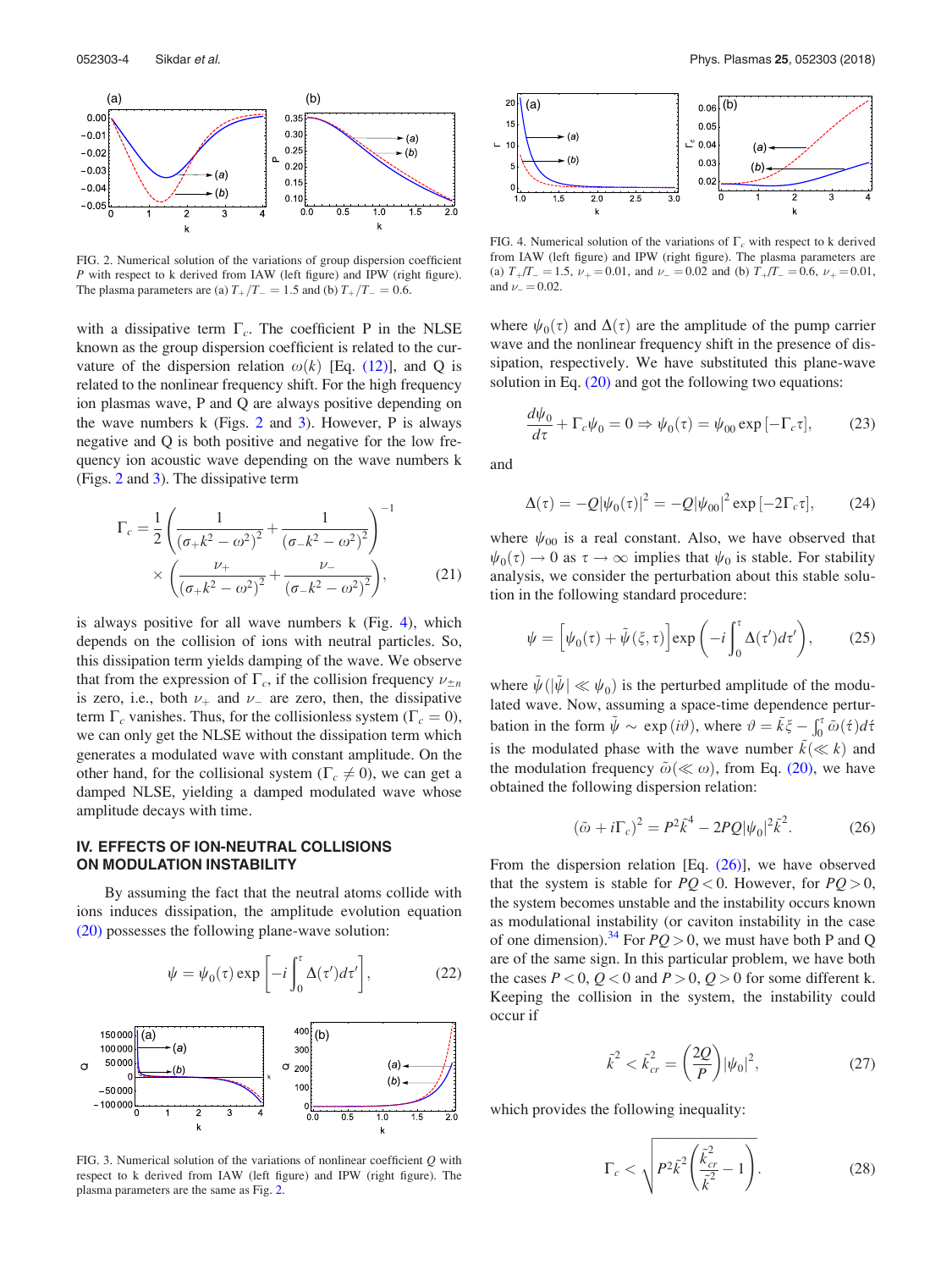This determines the maximum time  $\tau_{max}$  to observe instability

$$
\tau_{max} = \frac{1}{2\Gamma_c} \ln \left( \frac{2PQ\tilde{k}^2 |\psi_{00}|^2}{\Gamma_c^2 + P^2 \tilde{k}^4} \right),\tag{29}
$$

which implies that the growth of instability will cease for  $\tau \geq \tau_{max}$ . In the case  $PQ > 0$ , we have obtained a dispersion relation

$$
(\Gamma + \Gamma_c)^2 = 2PQ|\psi_0|^2 \tilde{k}^2 - P^2 \tilde{k}^4,
$$
 (30)

for the instability growth rate by putting  $\tilde{\omega} = i\Gamma$  in Eq. (26). Therefore, the maximum value of  $\vec{k}^2$  is

$$
\tilde{k}_{max}^2 = \left(\frac{Q}{P}\right) |\psi_0|^2 = \left(\frac{Q}{P}\right) |\psi_{00}|^2 \exp\left(-2\Gamma_c \tau\right),\tag{31}
$$

which yields the maximum growth rate

$$
\Gamma_{max}(collisional) = \sqrt{2}|Q||\psi_0|^2 - \Gamma_c.
$$
 (32)

Thus, from the above relation, the instability occurs when  $\sqrt{2}|Q||\psi_0|^2 > \Gamma_c$ .

In the case of the collisionless system, we can put  $\Gamma_c = 0$ . So, in this case, it does not have any dissipation, and the dispersion relation of the modulated wave can be obtained by putting  $\Gamma_c = 0$  in Eq. (26) which reads as

$$
\tilde{\omega}^2 = P^2 \tilde{k}^4 - 2PQ |\psi_{00}|^2 \tilde{k}^2.
$$
 (33)

Also, the instability criteria for *PQ* > 0 can be obtained in the same way which is

$$
\tilde{k}^2 < \tilde{k}_{cr}^2 = \left(\frac{2Q}{P}\right) |\psi_{00}|^2,\tag{34}
$$

and the maximum growth rate

$$
\Gamma_{max}(collisionless) = \lim_{\Gamma_c \to 0} \Gamma_{max}(collisional)
$$

$$
= \sqrt{2} |Q| |\psi_{00}|^2.
$$
 (35)

Comparing both the cases of collisional and collisionless systems, we obtain

$$
\Gamma_{max}(collisions) > \Gamma_{max}(collisional),
$$

as  $\Gamma_c > 0$ .

## V. SOLITON SOLUTIONS

In the above damped NLSE  $[Eq. (20)]$ , for the ion acoustic mode, the group dispersion coefficient  $P$  [Eq.  $(A10)$ ] is negative, and for the ion plasma mode, P is positive for small wave number k. However, for the ion acoustic mode, the nonlinear coefficient  $Q$  [Eq.  $(A11)$ ] is both positive and negative depending on the wave number k, and for the ion plasma mode, Q is always positive. Now, to get the soliton solutions of the damped NLSE  $[Eq. (20)]$ , we have normalized the equation in the following form:

$$
i\frac{\partial \psi}{\partial \overline{\tau}} + \frac{1}{2}\kappa_d \frac{\partial^2 \psi}{\partial \overline{\xi}^2} + \kappa_n |\psi|^2 \psi + i\epsilon(\psi) = 0, \qquad (36)
$$

where  $\bar{\tau} = |Q|\tau, \bar{\xi} = \xi \sqrt{|Q|/2|P|}, \varepsilon(\psi) = \Gamma_c \psi/|Q|,$  and  $\kappa_a$  $\kappa_n = \pm 1$ . The solutions of the normalized NLSE [Eq. (36)] determine nonlinear excitations, in the form of bright and dark solitons. This equation yields bright or envelope solitons for  $\kappa_d = -1, \kappa_n = -1$ , and  $\kappa_d = +1, \kappa_n = +1$ , whereas it gives dark solitons for  $\kappa_d = -1, \kappa_n = +1$ . We have solved Eq. (36) numerically for  $\kappa_d = \pm 1, \kappa_n = \pm 1$  and also analytically. Analytical solutions in each cases are shown in following Subsections.

#### A. Bright soliton: Collisionless pair-ion plasmas

In the case of collisionless pair-ion plasmas, collisional frequency is zero, i.e.,  $\nu_{\pm} = 0$ , and so,  $\Gamma_c = 0$ . Therefore, we can put  $\varepsilon(\psi) = 0$  in Eq. (36). Now, we have the usual NLSE which is solved for the two different sets of values of  $\kappa_d$  and  $\kappa_n$ , which are  $\kappa_d = \kappa_n = -1$  and  $\kappa_d = \kappa_n = +1$ . Solutions of this NLSE can be obtained using the inverse scattering transform. Let us consider that a solution is of the form  $\psi(y,t) = \sqrt{\rho(y)} \exp[i\varphi(y,t)]$ , where  $y = \bar{\xi} - V\bar{\tau}$  is a travelling wave coordinate and  $t = \overline{\tau}$ . Therefore, the amplitude of the wave envelope,  $|\psi| = \sqrt{\rho}$ , is a travelling wave, moving with the group velocity  $\lambda$  plus the velocity *V*. After separating the real and imaginary parts, we solve the ordinary differential equation for  $\varphi$  and  $\rho$  (with the boundary condition  $\rho \to 0$ as  $\xi \to \pm \infty$ ). Finally, we obtain the following single bright solitons which are in terms of actual parameters:

$$
\psi(\xi,\tau) = a \text{sech}\left[a\sqrt{\frac{|Q|}{2|P|}}\left(\xi - \sqrt{2|PQ|}V\tau\right)\right]
$$

$$
\times \exp\left[is_1\sqrt{\frac{|Q|}{2|P|}}\left(V\xi + \sqrt{\frac{|PQ|}{2}}(a^2 - V^2)\tau\right)\right],\tag{37}
$$

where  $V$  is the velocity and "a" is the amplitude of the soliton. In the above solution,  $s_1 = +1$  for the set  $\kappa_d = \kappa_n = -1$ and  $s_1 = -1$  for the set  $\kappa_d = \kappa_n = +1$ . This soliton shows that after they experience the collisions, they emerge with the same shape and velocity, also having an exponential factor, making the oscillation between maxima and minima. Numerically, a single bright soliton is depicted in Fig. 5 for different plasma parameters.



FIG. 5. Numerical solution of the bright (envelope) soliton of Eq. (20) derived from IAW (left figure) for  $k = 3.0$  and IPW (right figure) for  $k = 1.0$ . Both figures are derived for the plasma parameter  $T_{+}/T_{-} = 0.6$ .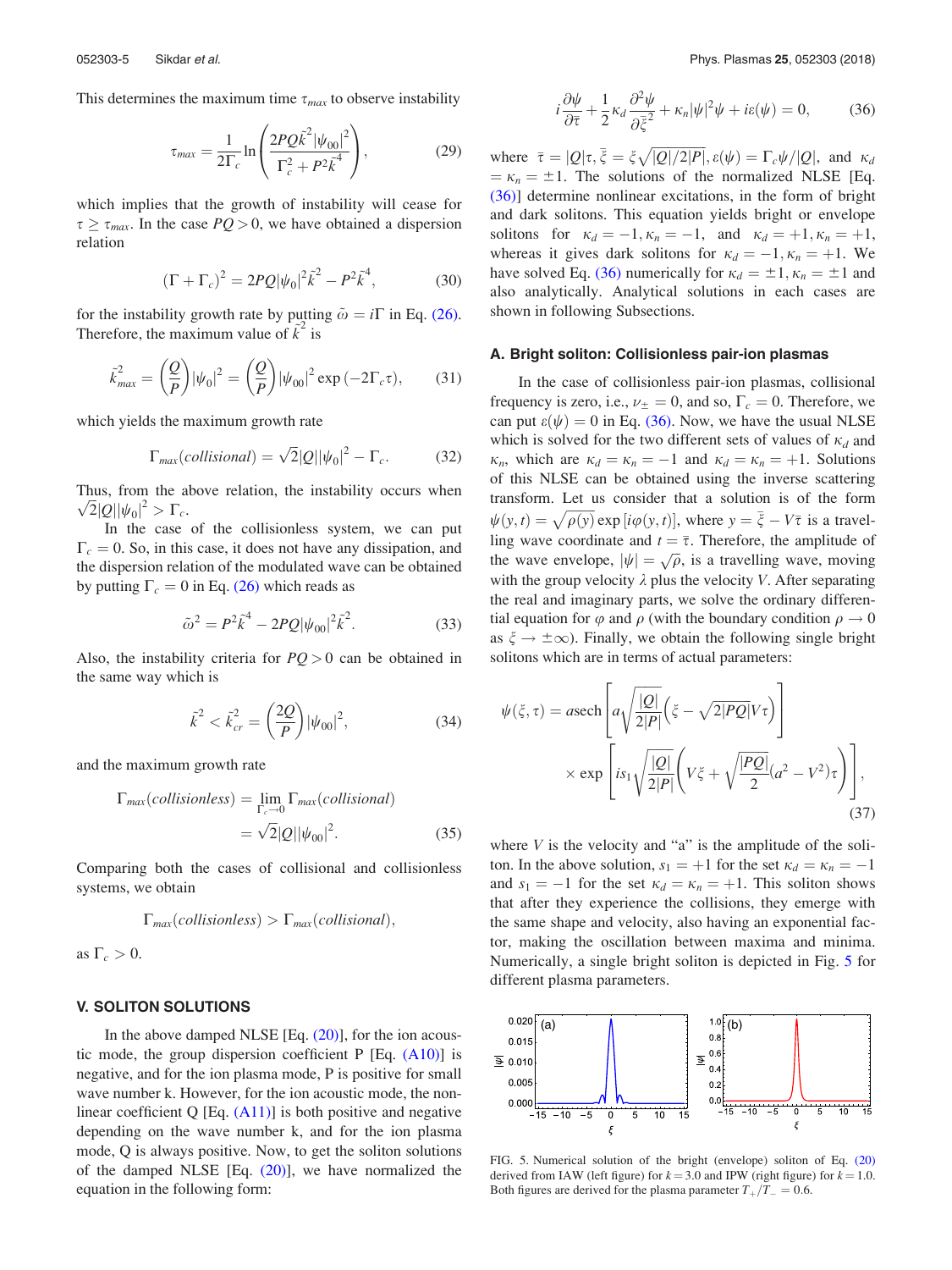## B. Bright soliton: Collisional pair-ion plasmas

In the case of collisional pair-ion plasmas, the collisional frequency,  $\nu_{\pm} \neq 0$ , and therefore,  $\Gamma_c \neq 0$ . With this damping term  $(\Gamma_c \neq 0)$ , Eq. (36) is not a completely integrable Hamiltonian system, and therefore, the system is not exactly solvable. However, we can obtain an approximate analytical solution of the damped NLSE [Eq. (36)] by using soliton perturbation analysis. $35,36$  Therefore, we have assumed that the amplitude of the soliton is time dependent, and the general solution of this perturbed soliton is as follows:

052303-6 Sikdar et al. Phys. Plasmas 25, 052303 (2018)

$$
\psi(\bar{\xi}, \bar{\tau}) = a(\bar{\tau}) \text{sech} [a(\bar{\tau})(\bar{\xi} - b(\bar{\tau}))]
$$
  
 
$$
\times \exp [is_1 \bar{\xi} \bar{V}(\bar{\tau}) + is_1 \sigma(\bar{\tau})], \qquad (38)
$$

where *a*, *b*,  $\sigma$ , and  $\bar{V}$  are the time dependent soliton parameters. Finally, applying the conservation laws for the NLSE (conserved integral relations), we obtain the following bright soliton (envelope soliton) in the presence of ion-neutral collision, which in terms of actual variable reads as

$$
\psi(\xi,\tau) = a_0 \exp(-2\Gamma_c \tau) \text{sech}\left[a_0 \exp(-2\Gamma_c \tau)\sqrt{\frac{|Q|}{2|P|}}\left(\xi - \sqrt{2|PQ|}V_0 \tau\right)\right] \times \exp\left[is_1 \sqrt{\frac{|Q|}{2|P|}}\left[V_0 \xi - \sqrt{\frac{|PQ|}{2}}\left(a_0^2 \left(\frac{\exp(-4\Gamma_c \tau) - 1}{4\Gamma_c}\right) - V_0^2 \tau\right)\right]\right],
$$
\n(39)

where  $a_0$  and  $V_0$  are the initial values of  $a$  and  $V$ , respectively. In the limit  $\Gamma_c \rightarrow 0$ , we recover the previous result [Eq. (37)] (with  $a_0 = a$  and  $V_0 = V$ ). It is clear that as time elapses, the amplitude of the bright (envelope) soliton decreases exponentially with a decay rate  $\sim 2\Gamma_c$ . The numerical solution in Fig. 6 also shows similar nature.

## C. Dark soliton: Collisionless pair-ion plasmas

In this case, we have solved the NLSE [Eq. (36)] for  $\kappa_d = -1, \kappa_n = +1$ . Proceeding as before, we have obtained the dark soliton using inverse scattering transformation subject to the boundary condition  $\rho \rightarrow a$  (a constant). Finally, we obtain a solution which is in actual parameter looks like $35,36$ 

$$
\psi(\xi,\tau) = aK\sqrt{\tanh^2(\zeta) + \frac{(1-K^2)}{K^2}} \exp\left[i\sqrt{\frac{|Q|}{2|P|}}\left((V + a\sqrt{1-K^2})\xi - \sqrt{\frac{|PQ|}{2}}(a^2(3-K^2) + 2aV\sqrt{1-K^2} + V^2)\tau\right) + \eta\right],
$$
\n(40)

where  $\zeta = \left[ aK\sqrt{|Q|/2|P|} \left( \zeta - \sqrt{2|PQ|}V\tau \right) \right]$ and  $\eta$  $=$  tan<sup>-1</sup> $\left[\frac{K}{\sqrt{1-K^2}}\tanh(\zeta)\right]$  and "a" is the amplitude of the dark soliton, *V* is the velocity of dark soliton, and  $K(0 < K \le 1)$  is an arbitrary parameter. Numerically, a single dark soliton is depicted in Fig. 7. Generally, dark solitons are also called a gray soliton when  $|K| < 1$  and a black soliton when  $|K| = 1$ . So, in the case of  $|K| = 1$ , from the above equations, we get black solitons as



FIG. 6. Numerical solution of the bright (envelope) soliton of Eq. (36) derived from IAW (left figure) and IPW (right figure) in the presence of dissipation ( $\Gamma_c = 0.1$ ) due to the collision.





FIG. 7. Numerical solution of the dark (envelope) soliton of Eq. (20) derived from IAW (left figure) for  $k = 1.0$  and  $T_{+}/T_{-} = 0.6$ . The numerical solution of the dark (envelope) soliton of Eq. (36) is derived from IAW (right figure) in the presence of dissipation ( $\Gamma_c = 0.1$ ) due to the collision.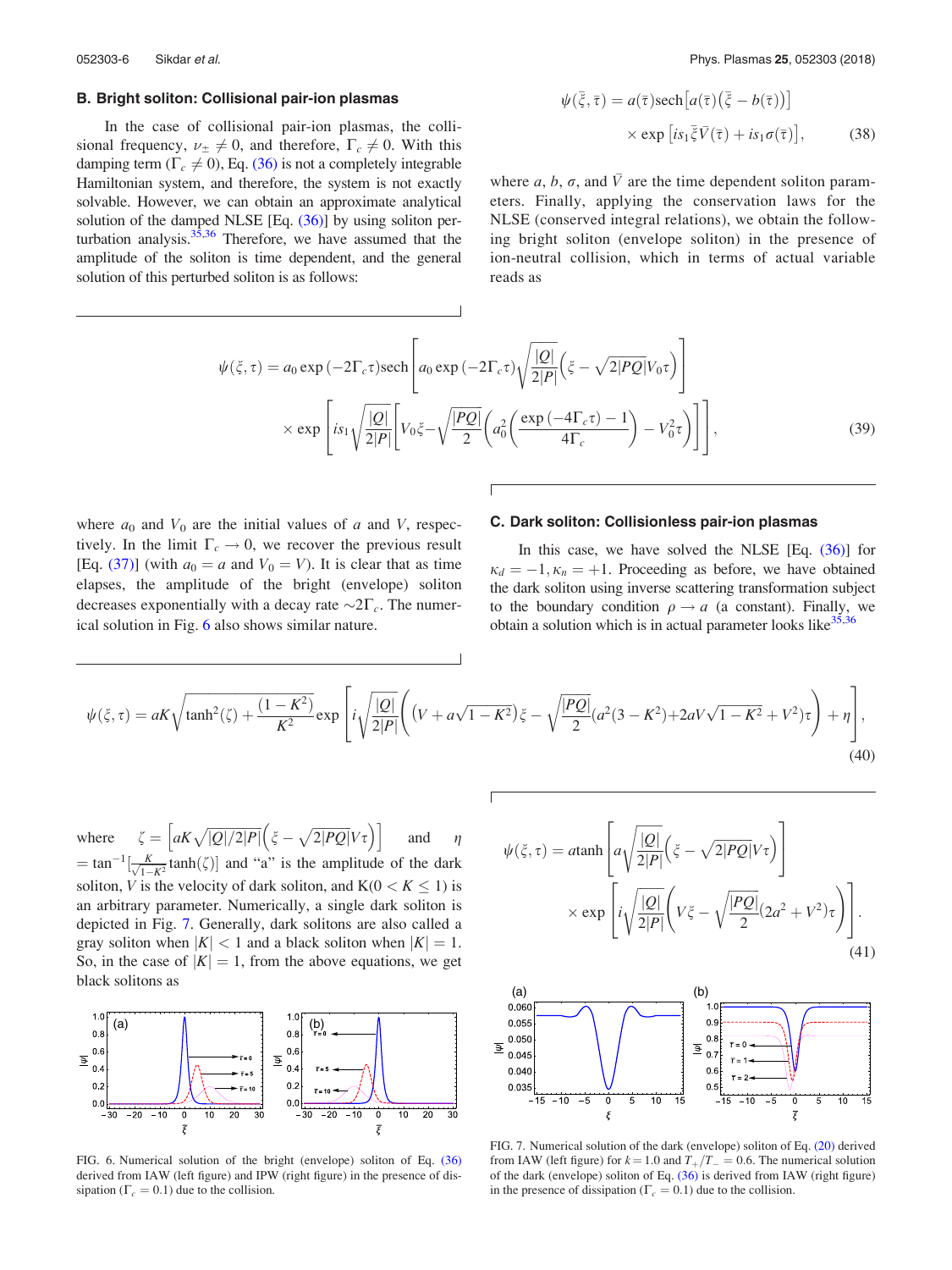#### D. Dark soliton: Collisional pair-ion plasmas

With this damping term  $(\Gamma_c \neq 0)$ , Eq. (36) is not a completely integrable Hamiltonian system, and so, the system is not exactly solvable. Therefore, as earlier, we have assumed that the amplitude of the soliton is time dependent, and general solutions of dark (black) solitons are as follows:  $37,38$ 

$$
\psi(\bar{\xi}, \bar{\tau}) = a(\bar{\tau}) \tanh\left[a(\bar{\tau})(\bar{\xi} - b(\bar{\tau}))\right]
$$

$$
\exp\left[i\bar{\xi}\bar{V}(\bar{\tau}) - i\sigma(\bar{\tau})\right],\tag{42}
$$

where *a*, *b*,  $\sigma$ , and  $\overline{V}$  are the time dependent soliton parameters. Now, applying the conservation laws for the NLSE, we have obtained

$$
a(\overline{\tau}) = a_0 \exp(-\Gamma_c \overline{\tau}); \quad V(\overline{\tau}) = V_0 \exp(-\Gamma_c \overline{\tau}), \quad (43)
$$

where  $a_0$  and  $V_0$  are the initial values of  $a$  and  $V$ , respectively. The dark soliton amplitude also decays exponentially with time having a decay rate  $\sim \Gamma_c$  due to the ion-neutral collision. The numerical solution in Fig. 7 also shows similar nature. In this case, the decay rate is half of that of the bright soliton. In the limit  $\Gamma_c \rightarrow 0$ , we recover the usual single dark soliton [Eq. (41)].

## VI. CONCLUSIONS

In the preceding sections, we have demonstrated the nonlinear dynamics of the propagating IAWs and IPWs in the absence of the magnetic field in collisional pair-ion plasmas, by applying a two-fluid plasma model. The electrostatic wave packets are governed by a damped NLSE. The damping originates due to the ion-neutral collision. To observe the collisional effect on electrostatic wave modulation, we have assumed that  $\frac{\nu_{\pm n}}{\omega_p} \sim \nu_{\pm} \epsilon^2$  so that the collisional frequency is much smaller than the plasma frequency.

In our present study, we have obtained two distinct electrostatic modes, namely, a low frequency ion acoustic mode (lower mode) and a high frequency ion plasma mode (upper mode), where the temperature of the two ions is slightly different. These modes are observed by previous experiments, $20-23$ and here, also we get exactly the same modes. Adopting the standard reductive perturbation technique, the basic set of equations reduces to the dissipative (here damped) nonlinear Schrödinger equation (NLSE) for the slowly varying electric potential. The ion-neutral collision is responsible for the dissipation on the governed NLSE. In the absence of collision, the present analysis reveals that the ion acoustic mode is either stable or unstable depending upon the wave number *k*. In the region  $PQ < 0$ , the ion acoustic mode is stable and propagates in the form of a dark (envelope) soliton. In the region  $PQ > 0$ , the ion acoustic mode is unstable and propagates in the form of a bright (envelope) soliton. However, the ion plasma mode is always unstable and propagates in the form of a bright envelope soliton. In the presence of collision, the amplitudes of bright and dark envelope solitons decrease exponentially with respect to time with decay rates  $\sim 2\Gamma_c$  and  $\sim \Gamma_c$ , respectively. Finally, the results of our investigation could be useful to understand the modulated electrostatic waves in fullerene pairion plasmas.

In connection with the equal mass pair-ion plasma experiment, we must mention that we have not encountered any experimental observations of the nonlinear structures in pure pair-ion plasmas. However, many authors $39-45$  have studied nonlinear waves (including wave modulations) in multi-component plasmas consisting of electrons and positive and negative ions. The experimental observations reveal that the amplitude of the density fluctuation  $n_1/n_0 \sim 0.1$  is sufficient to observe nonlinear wave phenomena in laboratory plasmas. Moreover, the experimental results are well explained by the small amplitude (weakly nonlinear) theoretical analysis. Recently, pure pair-ion plasmas (without electrons) consisting of fullerene ions are observed in experiment.<sup>20–23</sup> The masses of both the ions (positive and negative) are equal because they are generated by the same source (fullerene ion source), but their temperatures are slightly different due to the different charging processes of both the positive and negative fullerene  $\frac{20-23}{2}$  Thus, we expect that in future, the nonlinear wave phenomena could be observed in such a plasma system, provided that the amplitude of the fluctuations are  $\geq 0.1$ . Also, the investigation of collective phenomena in pair-ion plasmas is extremely important from a diagnostic point of view, and thus, the findings of the present investigation can be used in diagnosing the pair-ion plasmas.

## APPENDIX A: EXPRESSIONS OF DIFFERENT **COEFFICIENTS**

$$
A = \frac{k^2}{6} \left[ \frac{(\sigma_- k^2 + 3\omega^2)}{(\sigma_- k^2 - \omega^2)^3} - \frac{(\sigma_+ k^2 + 3\omega^2)}{(\sigma_+ k^2 - \omega^2)^3} \right], \quad (A1)
$$

$$
B = -\frac{k^2}{(\sigma_+ k^2 - \omega^2)} \left[ A + \frac{1}{2} \frac{(\sigma_+ k^2 + 3\omega^2) k^2}{(\sigma_+ k^2 - \omega^2)^2} \right], \quad (A2)
$$

$$
C = \left[\frac{\omega}{k}B - \frac{\omega k^3}{\left(\sigma_+ k^2 - \omega^2\right)^2}\right],\tag{A3}
$$

$$
D = \frac{k^2}{(\sigma_- k^2 - \omega^2)} \left[ A - \frac{1}{2} \frac{(\sigma_- k^2 + 3\omega^2) k^2}{(\sigma_- k^2 - \omega^2)^2} \right],
$$
 (A4)

$$
E = \left[\frac{\omega}{k}D - \frac{\omega k^3}{\left(\sigma_{-}k^2 - \omega^2\right)^2}\right],\tag{A5}
$$

$$
A_1 = \frac{1}{2(1 - \lambda^2)} \left[ (\sigma_+ - \lambda^2) \frac{2\lambda \omega k^3 + \omega^2 k^2 + \sigma_- k^4}{(\sigma_- k^2 - \omega^2)^2}, -(\sigma_- - \lambda^2) \frac{2\lambda \omega k^3 + \omega^2 k^2 + \sigma_+ k^4}{(\sigma_+ k^2 - \omega^2)^2} \right],
$$
 (A6)

$$
B_1 = \frac{1}{(\lambda^2 - \sigma_+)} \left[ A_1 + \frac{2\lambda \omega k^3 + \omega^2 k^2 + \sigma_+ k^4}{(\sigma_+ k^2 - \omega^2)^2} \right], \quad (A7)
$$

$$
C_1 = \left[\lambda B_1 - \frac{2\omega}{k} \frac{k^4}{\left(\sigma_+ k^2 - \omega^2\right)^2}\right],\tag{A8}
$$